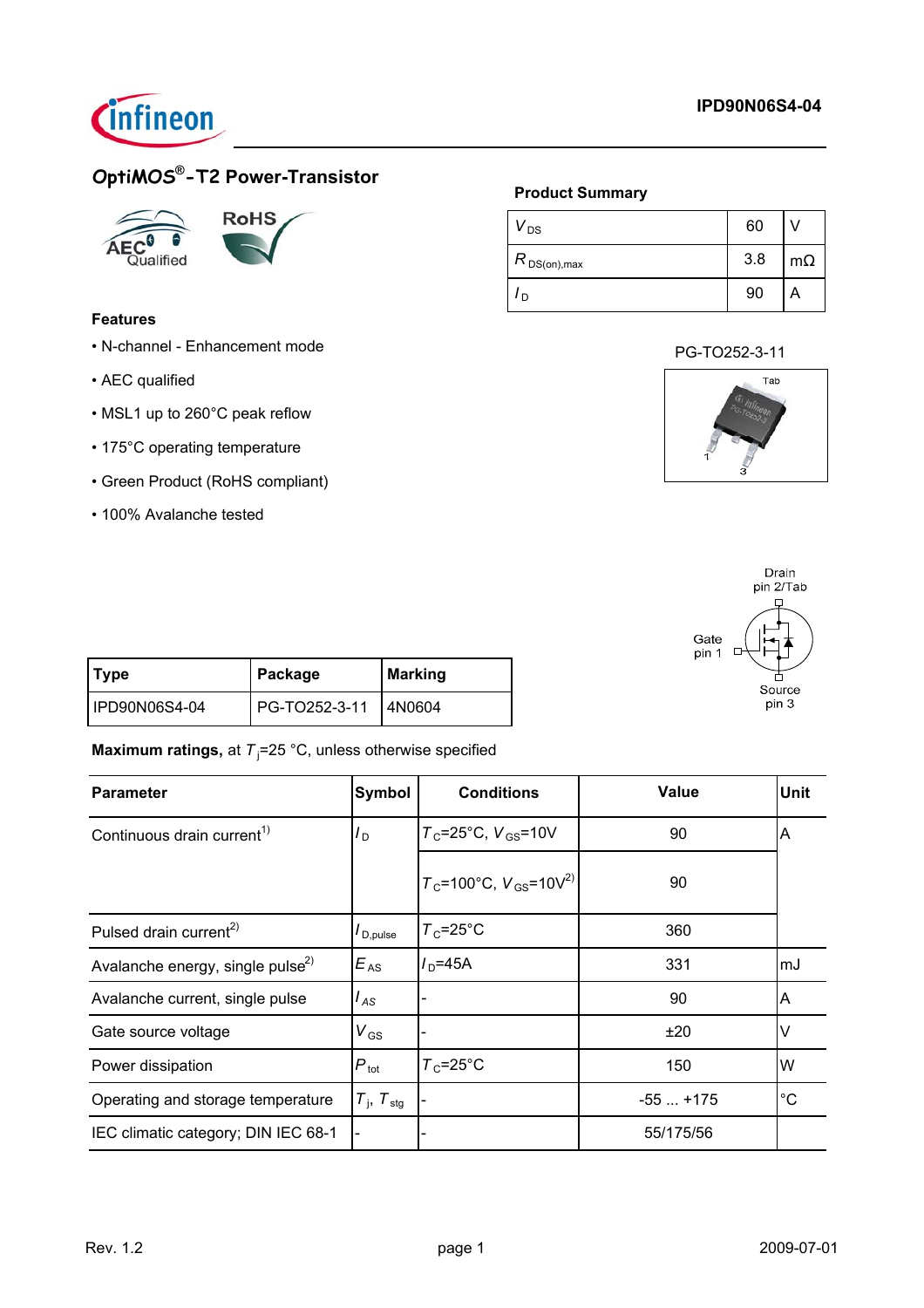



| <b>Parameter</b>                      | <b>Symbol</b>    | <b>Conditions</b> |      | <b>Values</b> |        |     |
|---------------------------------------|------------------|-------------------|------|---------------|--------|-----|
|                                       |                  |                   | min. | typ.          | max.   |     |
| Thermal characteristics <sup>2)</sup> |                  |                   |      |               |        |     |
| Thermal resistance, junction - case   | $R_{\,\rm thJC}$ |                   | -    |               | 1.0    | K/W |
| Thermal resistance, junction -        | D                |                   |      |               | $\sim$ |     |

| THEITIM TESISMICE, JUNCTION -<br>ambient, leaded | $R_{thJA}$ |                                             | $\qquad \qquad \blacksquare$ | ۰. | 62 |  |
|--------------------------------------------------|------------|---------------------------------------------|------------------------------|----|----|--|
| SMD version, device on PCB                       | $R_{thJA}$ | minimal footprint                           | $\overline{\phantom{0}}$     |    | 62 |  |
|                                                  |            | $6 \text{ cm}^2$ cooling area <sup>3)</sup> | $\qquad \qquad \blacksquare$ | -  | 40 |  |

**Electrical characteristics,** at T<sub>i</sub>=25 °C, unless otherwise specified

## **Static characteristics**

| Drain-source breakdown voltage   |                  | $V_{(BR)DSS}$   $V_{GS}$ =0V, $I_{D}$ = 1mA                | 60  |      |     | V         |
|----------------------------------|------------------|------------------------------------------------------------|-----|------|-----|-----------|
| Gate threshold voltage           | $V_{\rm GS(th)}$ | $V_{DS} = V_{GS}$ , $I_D = 90 \mu A$                       | 2.0 | 3.0  | 4.0 |           |
| Zero gate voltage drain current  | $I_{\text{DSS}}$ | $V_{DS}$ =60V, $V_{GS}$ =0V,<br>$T_i = 25^{\circ}C$        |     | 0.03 |     | μA        |
|                                  |                  | $V_{DS}$ =60V, $V_{GS}$ =0V,<br>$T_i$ =125°C <sup>2)</sup> |     | 10   | 100 |           |
| Gate-source leakage current      | $\mathsf{GSS}$   | $V_{GS}$ =20V, $V_{DS}$ =0V                                |     |      | 100 | nA        |
| Drain-source on-state resistance | $R_{DS(on)}$     | $V_{GS}$ =10V, $I_{D}$ =90A                                |     | 3.2  | 3.8 | $m\Omega$ |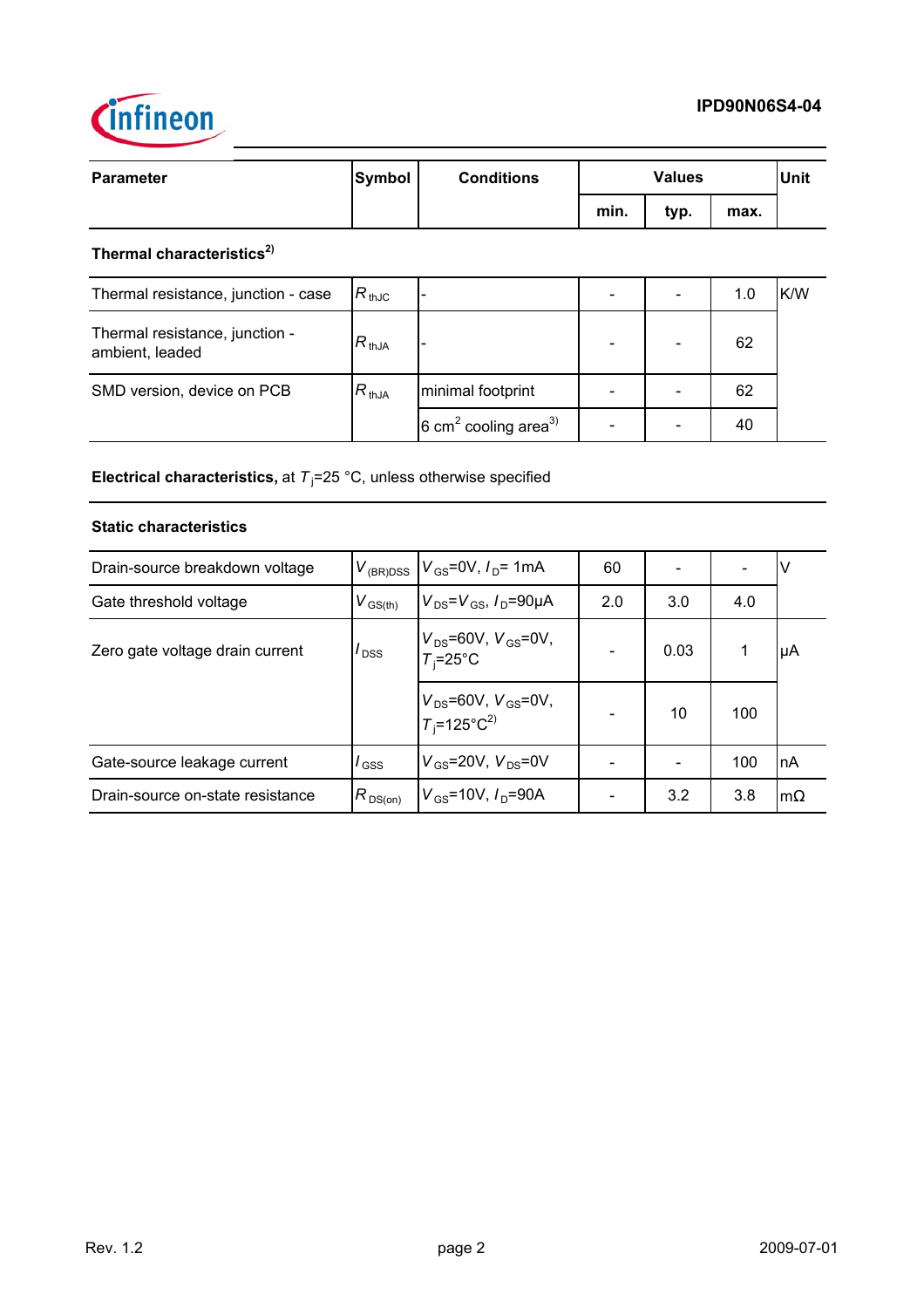

| <b>Parameter</b>                              | <b>Symbol</b>        | <b>Conditions</b>                                             | <b>Values</b>            |                              | <b>Unit</b>                  |    |  |
|-----------------------------------------------|----------------------|---------------------------------------------------------------|--------------------------|------------------------------|------------------------------|----|--|
|                                               |                      |                                                               | min.                     | typ.                         | max.                         |    |  |
| Dynamic characteristics <sup>2)</sup>         |                      |                                                               |                          |                              |                              |    |  |
| Input capacitance                             | $C_{\,\mathrm{iss}}$ |                                                               | $\blacksquare$           | 7980                         | 10400                        | pF |  |
| Output capacitance                            | $C_{\,\mathrm{oss}}$ | $V_{\rm GS}$ =0 V, $V_{\rm DS}$ =25 V,<br>$f = 1$ MHz         |                          | 1960                         | 2540                         |    |  |
| Reverse transfer capacitance                  | $C_{\text{rss}}$     |                                                               | $\blacksquare$           | 75                           | 150                          |    |  |
| Turn-on delay time                            | $t_{\sf d(on)}$      |                                                               |                          | 30                           |                              | ns |  |
| Rise time                                     | $t_{\rm r}$          | $V_{\text{DD}}$ =30V, $V_{\text{GS}}$ =10V,                   |                          | 70                           | $\qquad \qquad \blacksquare$ |    |  |
| Turn-off delay time                           | $t_{\rm d(Off)}$     | $I_{\text{D}}$ =90A, $R_{\text{G}}$ =3.5 $\Omega$             |                          | 40                           |                              |    |  |
| Fall time                                     | $t_{\rm f}$          |                                                               | $\overline{\phantom{a}}$ | 5                            | $\overline{\phantom{0}}$     |    |  |
| Gate Charge Characteristics <sup>2)</sup>     |                      |                                                               |                          |                              |                              |    |  |
| Gate to source charge                         | $Q_{\rm gs}$         | $V_{DD}$ =48V, $I_D$ =90A,<br>$V_{GS}$ =0 to 10V              |                          | 44                           | 57                           | nC |  |
| Gate to drain charge                          | $Q_{gd}$             |                                                               |                          | 10                           | 20                           |    |  |
| Gate charge total                             | $Q_g$                |                                                               |                          | 99                           | 128                          |    |  |
| Gate plateau voltage                          | $V_{\text{plateau}}$ |                                                               |                          | 5.4                          | $\overline{\phantom{0}}$     | V  |  |
| <b>Reverse Diode</b>                          |                      |                                                               |                          |                              |                              |    |  |
| Diode continous forward current <sup>2)</sup> | $I_{\rm S}$          |                                                               |                          |                              | 90                           | A  |  |
| Diode pulse current <sup>2)</sup>             | $I_{S, pulse}$       | $T_c = 25^{\circ}C$                                           | $\overline{\phantom{a}}$ | $\qquad \qquad \blacksquare$ | 360                          |    |  |
| Diode forward voltage                         | $V_{\rm SD}$         | $V_{GS}$ =0V, $I_F$ =90A,<br>$T_i = 25^{\circ}C$              | 0.6                      | 0.95                         | 1.3                          | V  |  |
| Reverse recovery time <sup>2)</sup>           | $t_{\rm rr}$         | $V_{\rm R}$ =30V, $I_{\rm F}$ =50A,<br>$di_F/dt = 100A/\mu s$ |                          | 125                          | $\qquad \qquad \blacksquare$ | ns |  |
| Reverse recovery charge <sup>2)</sup>         | $Q_{rr}$             |                                                               |                          | 110                          | -                            | nC |  |

<sup>1)</sup> Current is limited by bondwire; with an  $R_{thJC}$  = 1.0K/W the chip is able to carry 152A at 25°C.

<sup>2)</sup> Defined by design. Not subject to production test.

<sup>3)</sup> Device on 40 mm x 40 mm x 1.5 mm epoxy PCB FR4 with 6 cm<sup>2</sup> (one layer, 70 µm thick) copper area for drain connection. PCB is vertical in still air.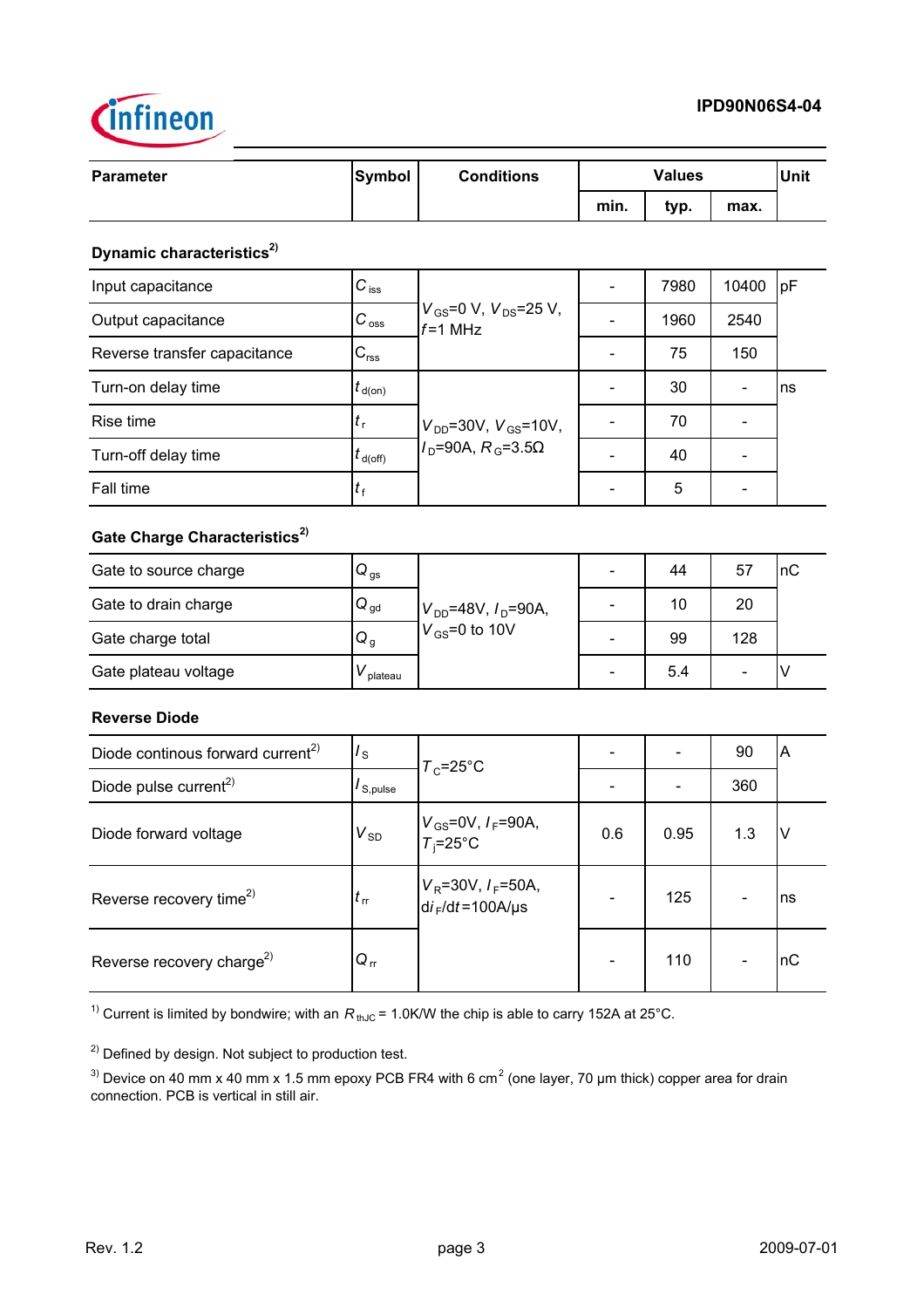



## **1 Power dissipation 2 Drain current**

$$
P_{\text{tot}} = f(T_{\text{C}}); V_{\text{GS}} \ge 6 \text{ V}
$$

*<i>P***<sub>D</sub>** = f( $T$ <sub>C</sub>); *V*<sub>GS</sub> ≥ 6 V





 $I_D$  = f( $V_{DS}$ );  $T_C$  = 25 °C;  $D = 0$ 



## **3 Safe operating area 4 Max. transient thermal impedance**

$$
Z_{\text{thJC}} = \mathsf{f}(t_{\text{p}})
$$

parameter:  $t_p$  parameter:  $D = t_p/T$ 

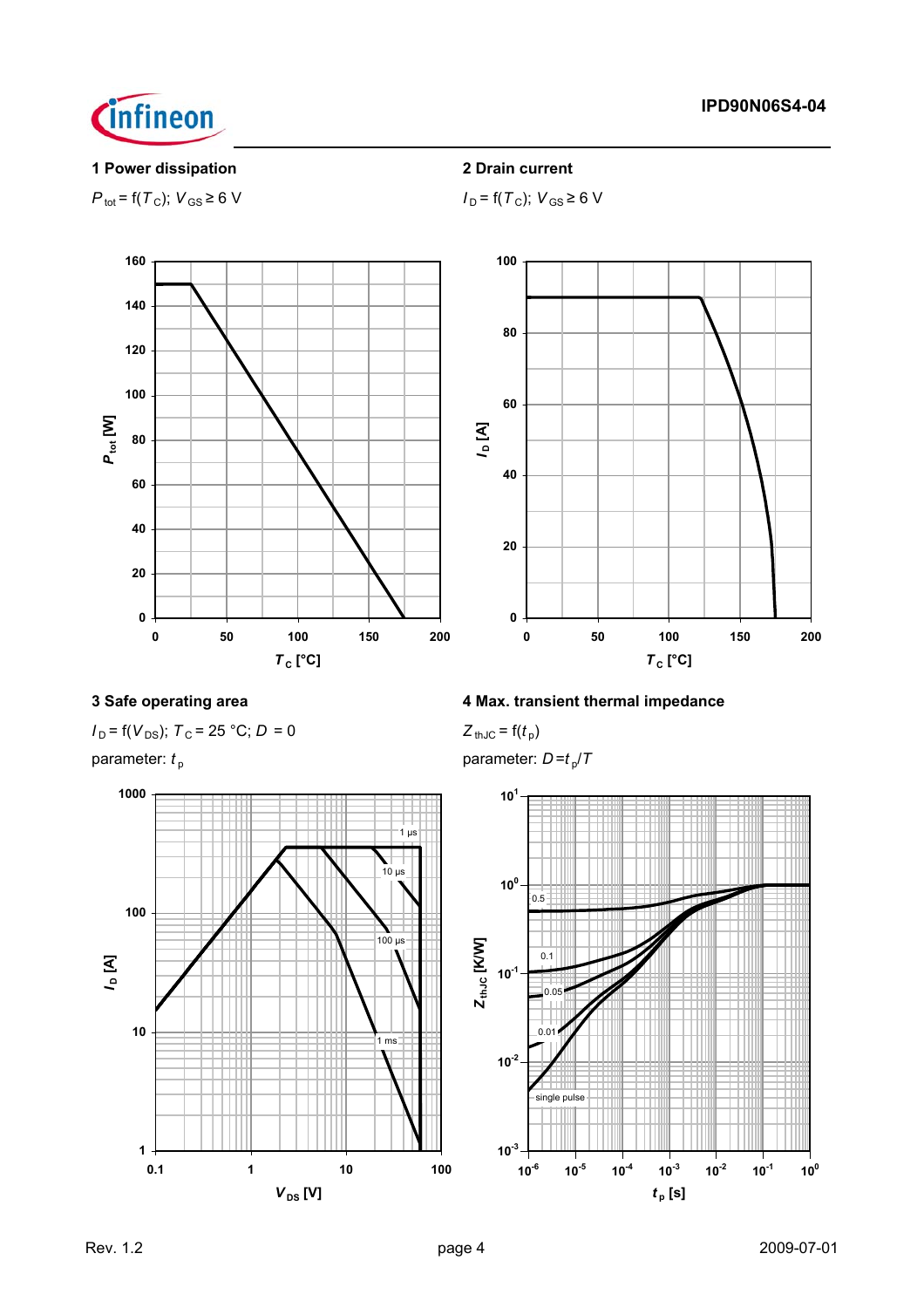

parameter: *V*<sub>GS</sub> parameter: *V*<sub>GS</sub>



**5 Typ. output characteristics 6 Typ. drain-source on-state resistance**

*I*<sub>D</sub> = f(*V*<sub>DS</sub>); *T*<sub>j</sub> = 25 °C *R*<sub>DS(on)</sub> = f(*I*<sub>D</sub>); *T*<sub>j</sub> = 25 °C



# **7 Typ. transfer characteristics 8 Typ. drain-source on-state resistance**

 $I_D = f(V_{GS})$ ;  $V_{DS} = 6V$ 

parameter: T<sub>i</sub>



# $R_{DS(on)}$  = f(T<sub>j</sub>);  $I_D$  = 90 A;  $V_{GS}$  = 10 V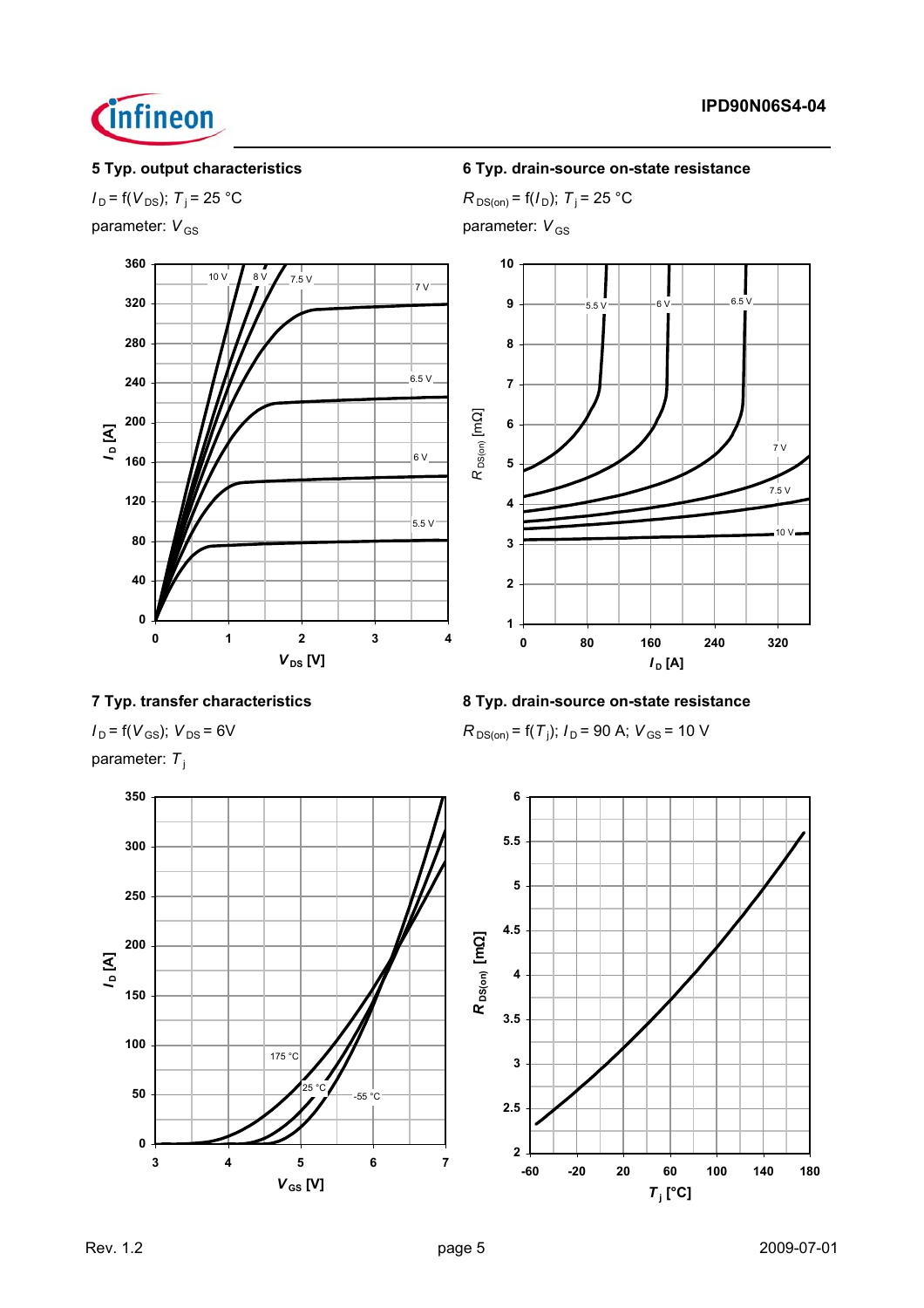

# **9 Typ. gate threshold voltage 10 Typ. capacitances**

 $V_{\text{GS(th)}}$  = f( $T_{\text{j}}$ );  $V_{\text{GS}}$  =  $V_{\text{DS}}$ 

parameter:  $I_D$ 



## **11 Typical forward diode characteristicis 12 Avalanche characteristics**

 $I_{\text{A S}} = f(V_{\text{SD}})$  *I*  $\overline{I_{\text{A S}} = f(t_{\text{AV}})}$ 



 $C = f(V_{DS})$ ;  $V_{GS} = 0$  V;  $f = 1$  MHz



parameter:  $T_i$  parameter:  $T_{i(\text{start})}$ 

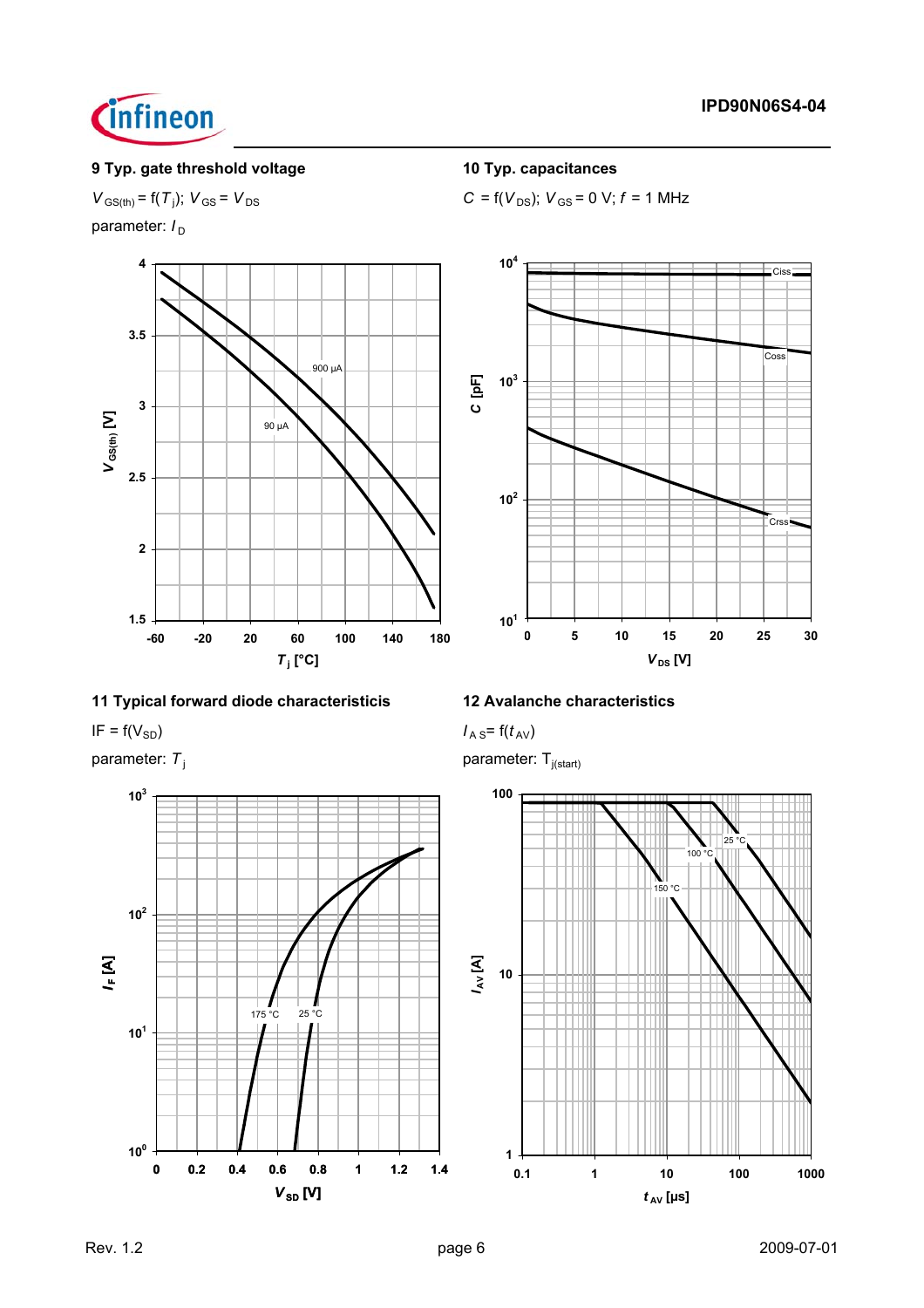

 $E_{AS}$  = f(*T*<sub>i</sub>);  $I_D$  = 45 A

## **13 Avalanche energy 14 Drain-source breakdown voltage**

);  $I_D = 45 \text{ A}$  *V*<sub>BR(DSS)</sub> = f(*T*<sub>j</sub>);  $I_D = 1 \text{ mA}$ 



# **15 Typ. gate charge 16 Gate charge waveforms**

 $V_{\text{GS}}$  = f( $Q_{\text{gate}}$ );  $I_{\text{D}}$  = 90 A pulsed parameter: V<sub>DD</sub>



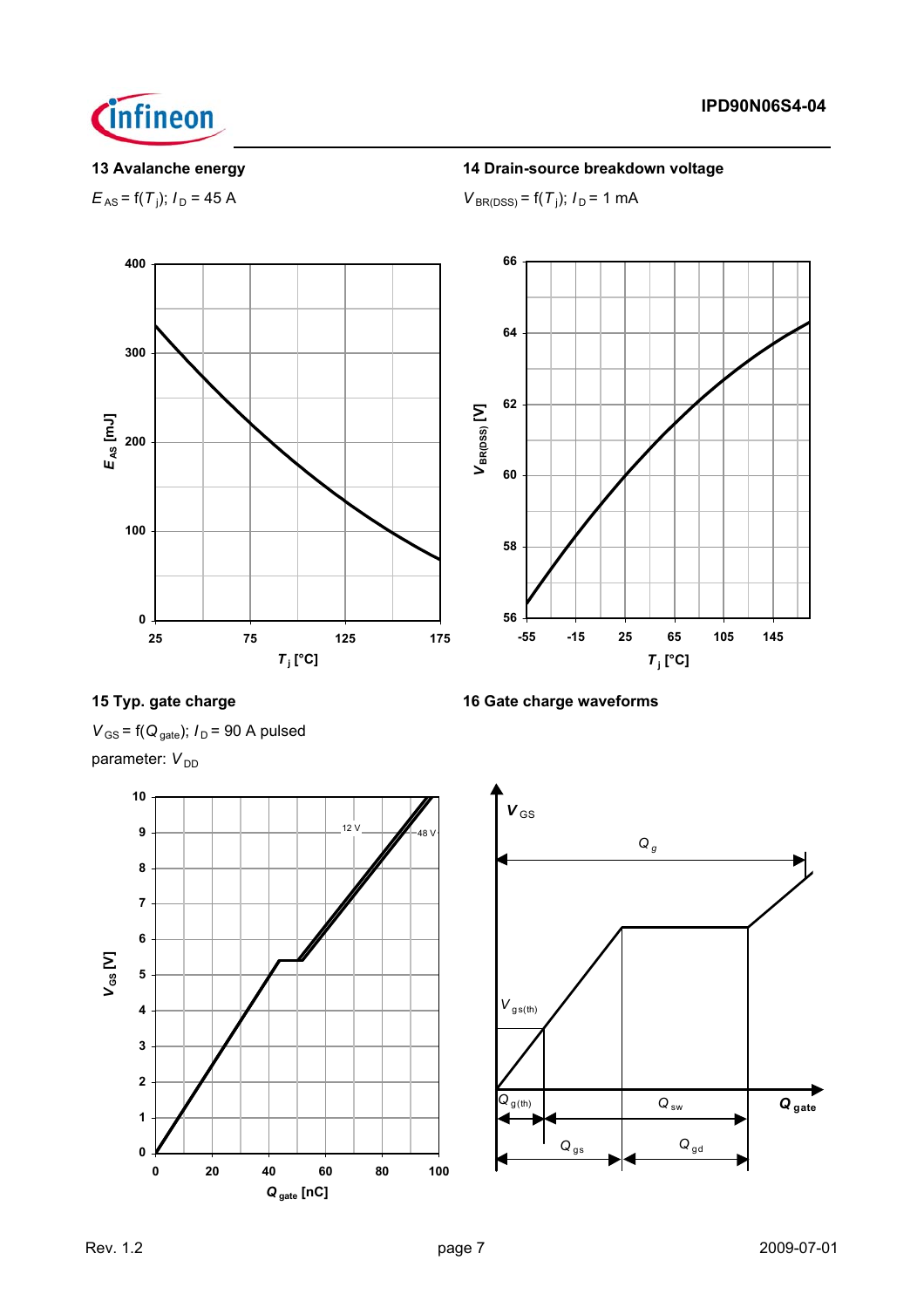

**Published by Infineon Technologies AG 81726 Munich, Germany**

**© Infineon Technologies AG 2009 All Rights Reserved.**

## **Legal Disclaimer**

The information given in this document shall in no event be regarded as a guarantee of conditions or characteristics. With respect to any examples or hints given herein, any typical values stated herein and/or any information regarding the application of the device, Infineon Technologies hereby disclaims any and all warranties and liabilities of any kind, including without limitation, warranties of non-infringement of intellectual property rights of any third party.

## **Information**

For further information on technology, delivery terms and conditions and prices, please contact the nearest Infineon Technologies Office (www.infineon.com).

## **Warnings**

Due to technical requirements, components may contain dangerous substances. For information on the types in question, please contact the nearest Infineon Technologies Office. Infineon Technologies components may be used in life-support devices or systems only with the express written approval of Infineon Technologies, if a failure of such components can reasonably be expected to cause the failure of that life-support device or system or to affect the safety or effectiveness of that device or system. Life support devices or systems are intended to be implanted in the human body or to support and/or maintain and sustain and/or protect human life. If they fail, it is reasonable to assume that the health of the user or other persons may be endangered.